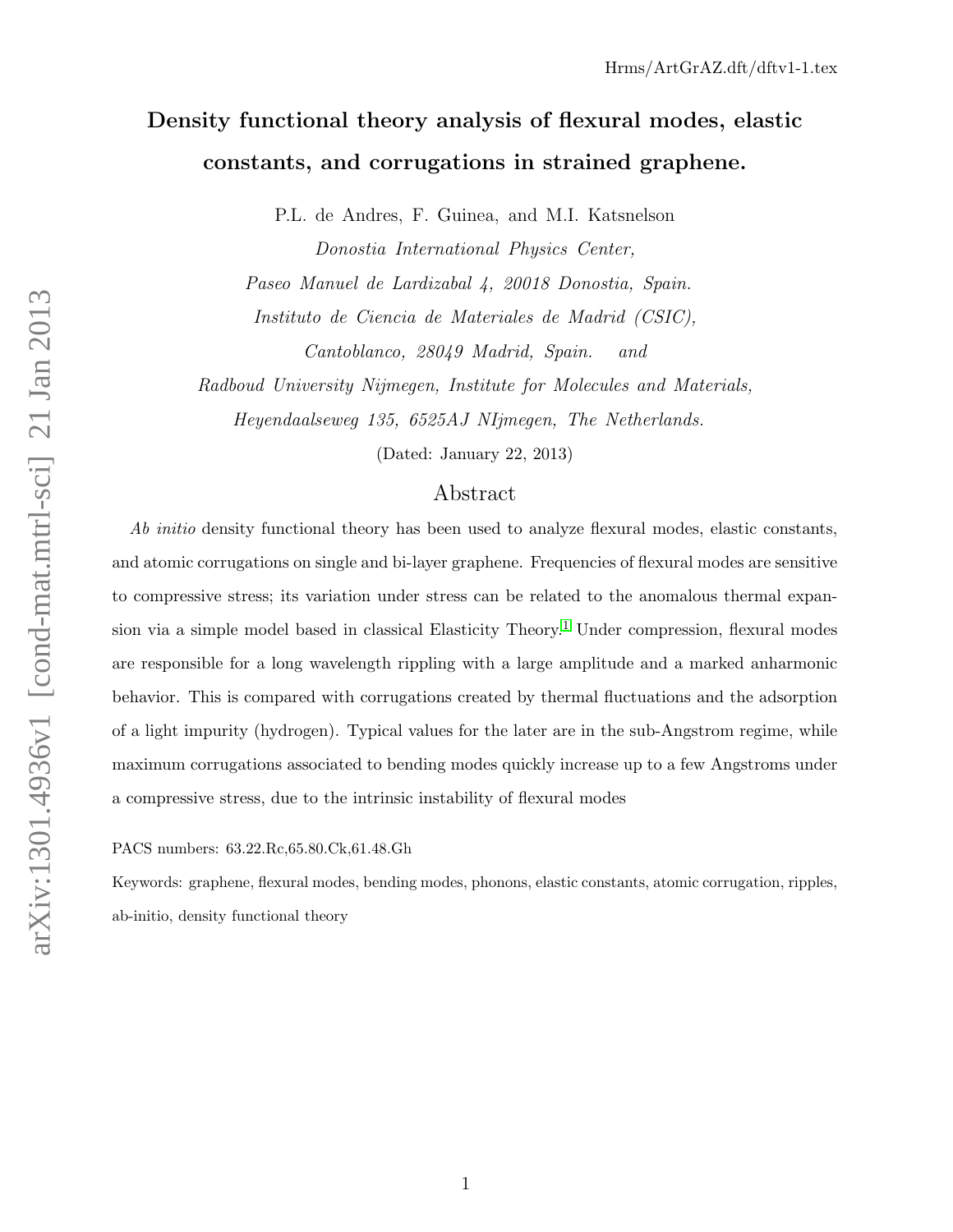## I. INTRODUCTION.

Physical properties of single and multilayered graphene are remarkable and open interest-ing avenues for applications in the future.<sup>[2](#page-8-1)</sup> However, to realize its potential it is important to fully understand the elastic properties of graphene layers,<sup>[3](#page-8-2)</sup> the effect of external stresses on electronic properties<sup>[4,](#page-8-3)[5](#page-8-4)</sup>, or conversely the effect of doping on mechanical properties,<sup>[6](#page-8-5)</sup> and the appearance of ripplings,<sup>[7,](#page-8-6)[8](#page-8-7)</sup> corrugations, and other defects expected under actual conditions of cleanness, temperature, and growth. The understanding of any departure from the perfect 2D configuration (e.g., rippling and corrugation) of very thin graphene layers, either in free suspension or deposited on a template substrate, is central for manufacturing processes.<sup>[9,](#page-8-8)[10](#page-8-9)</sup> At  $T=0$  K, in the absence of defects, the carbon bond on the graphene layer is well understood in terms of the formation of three in-plane localized strong  $sp<sup>2</sup>$  bonds, and a fourth delocalized, out-of-plane,  $\pi$ -like bond.<sup>[2](#page-8-1)[,11](#page-8-10)</sup> The optimum geometrical configuration is achieved by a honeycomb lattice formed by two equivalent sublattices displaying P6/mmm symmetry. The corresponding electronic structure shows bands dispersing linearly around the Fermi energy that are responsible for the fast and efficient transport of carriers. Both experimentally and theoretically,  $3,12,13$  $3,12,13$  $3,12,13$  it is shown that this kind of arrangement results in a material with the largest in-plane elastic constants known yet. Therefore the 2D perfect flat layer makes the most stable configuration since deviations from a common plane requires a significant amount of energy. Any departure from such a scenario affects greatly the atomic scale properties of the layer and must be understood in order to efficiently exploit graphene's properties. Different reasons, however, might be invoked for a two-dimensional graphene layer to adopt a certain corrugation at different scales. First, at a non-zero temperature there is a thermodynamic argument that implies the impossibility for a perfect 2D layer to exist in 3D.[7](#page-8-6)[,11](#page-8-10)[,14–](#page-8-13)[17](#page-8-14) Second, defects like adsorbed impurities, vacancies, etc, create local corrugations at the atomic scale<sup>[18](#page-8-15)</sup> that propagate via the elastic properties of the lattice originating long-range correlations. Finally, external applied stresses related to conditions on the boundary make graphene to bend and to corrugate; an interesting point to study since the growth of graphene layers on different supporting substrates implies mismatches that introduce all kind of stresses that have been observed to originate a highly complex and corrugated landscape.<sup>[10,](#page-8-9)[19](#page-8-16)</sup> Research on these issues require atomically resolved techniques; theoretical simulations performed with ab-initio Density Functional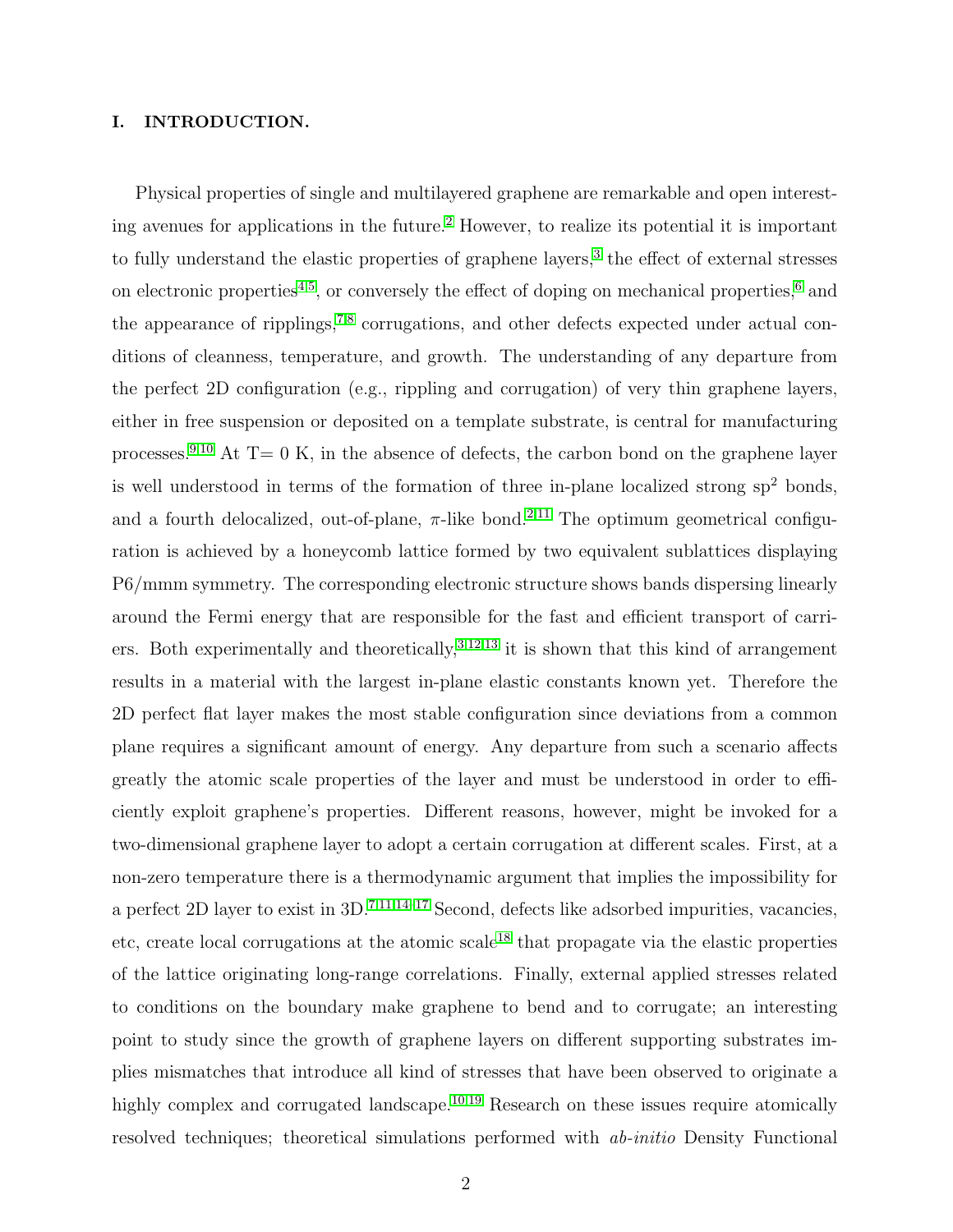Theory  $(DFT)^{20,21}$  $(DFT)^{20,21}$  $(DFT)^{20,21}$  $(DFT)^{20,21}$  give an accurate picture of the interatomic interactions and can provide valuable information about geometry, vibrations, electronic effects, etc, down to the atomic level. Indeed, ab-initio DFT has been successfully applied for many years now to describe the different allotropes of carbon, like graphite, diamond, fullerenes, organic molecules, nan-otubes, etc (e.g. see refs.<sup>[12,](#page-8-11)[22](#page-8-19)[,23](#page-9-0)</sup>). Here, we focus on the role of external stresses on the flexural modes ultimately responsible for the intrinsic thermodynamic instability of these layers. The frequencies of these modes are very sensitive to external compressive stresses and can be related, in turn, to the Grüneisen coefficients and the thermal expansion coefficient of graphene.<sup>[1](#page-8-0)</sup> The purpose of this paper is to use state-of-the-art *ab-initio* DFT to compare atomic corrugations on graphene layers related to three different origins: (i) the presence of small adsorbed impurities (hydrogen), (ii) thermal vibrational amplitudes  $(T=300 \text{ K})$ , and (iii) the long wavelength corrugation characteristic of flexural modes. We analyze the consequences of an isotropic compressive stress on these corrugations, the elastic constants and the phonons.

# II. AB-INITIO DENSITY FUNCTIONAL ATOMISTIC MODEL.

Since we are interested in elastic and vibrational properties we use accurate normconserving pseudopotentials to describe carbon valence band electrons  $(2s^2 2p^2)$ .<sup>[24](#page-9-1)[,25](#page-9-2)</sup> Electronic wavefunctions have been expanded in a plane-wave basis set up to an energy cutoff of 750 eV, and a  $12 \times 12 \times 2$  Monkhorst-Pack mesh has been used to sample wavefunctions inside the first Brillouin zone. Electronic bands were obtained using a smearing width of  $\eta = 0.1$  eV. The choice of the exchange and correlation (XC) potential opens up various possibilities. We favor the local density approximation  $(LDA)^{26}$  $(LDA)^{26}$  $(LDA)^{26}$  because of its simplicity, excellent structural results for a wide range of carbon allotropes relevant for this work, and in particular because, even if somehow fortuitous, it predicts a reasonable value for the layer separation in graphite. LDA presents a solid record reproducing many key features for a wide variety of carbonaceous materials, and it has been a standard choice in the literature for many authors. Unfortunately, the use of LDA cannot be justified "a priori" on physical grounds by merely referring to the behavior of the next term on a gradients expansion (GGA); different flavors of GGA yield worse agreement with experiments (e.g. for the distance between planes in graphite) showing that the converge on such an expansion is not a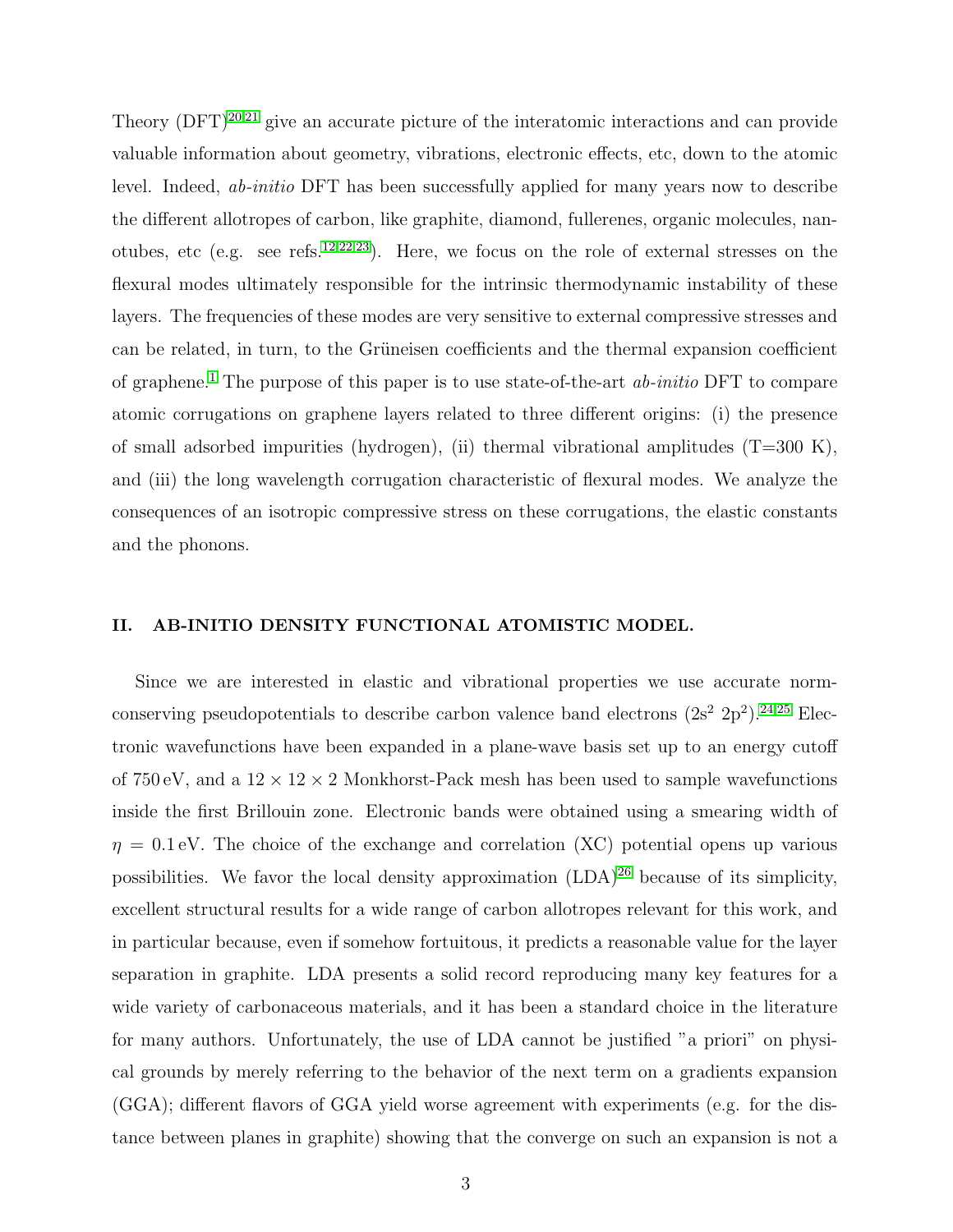trivial one. Therefore, we are forced to justify the use of LDA on the "a posteriori" reasonable structural results. Its simpler formulation should also be taken as an advantage, since makes a better defined and more unique formulation. Finally, it is known that LDA may not be too accurate for absolute values of total energies, but it affords a good description of relative values (e.g., barriers), and it yields the correct dependence with stress after a single common offset correction.<sup>[27](#page-9-4)</sup> A periodic supercell with a vacuum gap in the perpendicular direction (30 Å) and several  $n \times m$  in-plane periodicities  $(n, m = 1 - 8)$  depending on the requirements of each model have been used. Geometrical parameters have been optimized so residual maximum forces and stresses have been kept below  $F_{max} \leq 0.0001 \text{ eV}/\text{\AA}$ , and  $S_{max} \leq 0.0002$  GPa for the calculation of phonons and elastic constants, yielding a lattice parameter for the rhombohedral unit cell on a single graphene layer of  $a = b = 2.447$  Å (Fig. [1\)](#page-12-0), and  $c = 6.65$  Å for graphite (Bernal stacking). Calculations were performed with the CASTEP code, as implemented in Materials Studio.[28](#page-9-5)[,29](#page-9-6)

The elastic tensor has been obtained by applying a series of strains on the  $1 \times 1$  unit cell (maximum amplitude 0.003 Å), and by computing the associated stress tensors.<sup>[30](#page-9-7)</sup> Phonons have been computed using linear response theory.<sup>[31](#page-9-8)</sup> As a global benchmark to the elements included in our calculations (pseudopotential, exchange and correlation model, different convergence thresholds, etc), we compare in Table I our theoretical results for the five independent components of the elastic tensor for graphite to experimental values measured on pyrolitic graphite by ultrasonic resonance, $32$  and on single crystals by inelastic x-ray scattering.<sup>[33](#page-9-10)</sup> A comparison to a recent independent theoretical determination has also been included.<sup>[34](#page-9-11)</sup> The agreement is quite reasonable, except perhaps for  $c_{13}$  that cannot be described properly with a local choice for exchange and correlation. We notice that the basal in-plane theoretical Poisson ratio,  $\nu_{xy} = \nu_{yx} = \frac{c_{12}}{c_{11}}$  $\frac{c_{12}}{c_{11}} = 0.19$ , and the Young modulus,  $Y_x = Y_y = 1$  (TPa), are in good agreement with experimental values, 0.165 and 1.1 TPa respectively;<sup>[32](#page-9-9)</sup> as expected these are very similar for a graphene monolayer  $(0.18$  for theory to be compared with a quoted experimental value  $of 0.17<sup>3</sup>$  $of 0.17<sup>3</sup>$  $of 0.17<sup>3</sup>$ .

Values for the 2D elastic constants of a single graphene layer  $(I)$ ,<sup>[35](#page-9-12)</sup> the bilayer with the usual AB Bernal stacking, and a bilayer with direct AA stacking (distance between layers 3.5 A) display little variation in the main elements of the elastic tensor (Table II, for reference 2D tensions for graphite are quoted). The main departure has been found for the AA bilayer in the *metastable* configuration (distance between layers 1.5 Å);<sup>[4](#page-8-3)</sup> the reduction of  $c_{11}$  is related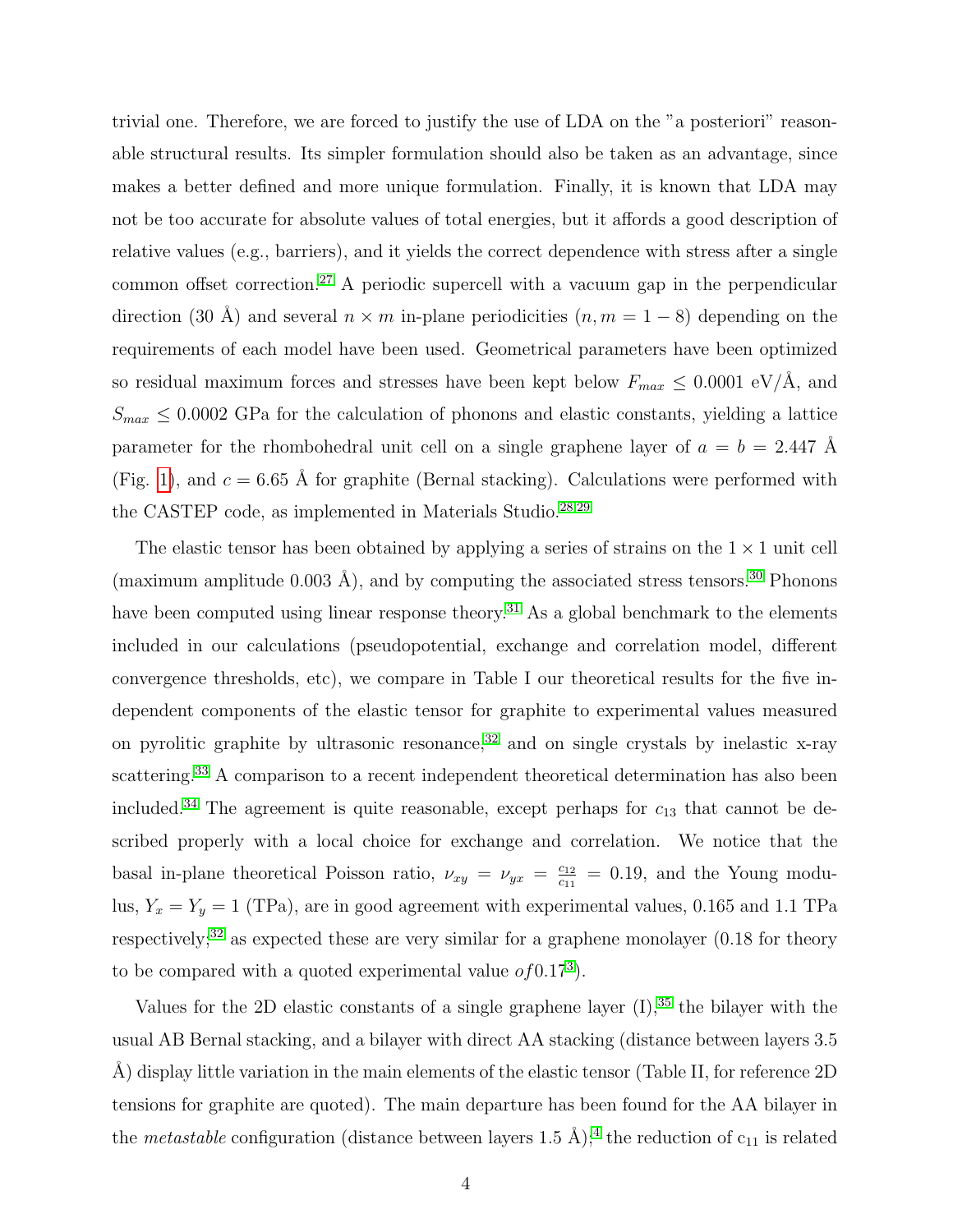to the gradual transformation of the in-plane C-C bond order from  $sp^2$  towards  $sp^3$ , since the 2D unit cell needs to be expanded to make the structure metastable under its own pressure. The increase in  $c_{66}$  implies a larger tendency against shear due to substitution of the weak van der Waals-like interaction between both layers by stronger sp<sup>3</sup>-like chemical bonds.

For the two-dimensional graphene layer, due to its 6-fold symmetry, we only need to determine two independent values in the elastic tensor; these can be related to the two Lame coefficients needed to characterize an isotropic system;  $\lambda = c_{12}$  and  $\mu = c_{66}$ . An independent determination of  $c_{11}$ , that should be equal to  $c_{12} + 2c_{66}$ , holds fairly well in all the cases. Therefore, simple analytical models based in the theory of elasticity that only need values for these two parameters make a good approximation and can be thoroughly analyzed.<sup>[1](#page-8-0)[,36](#page-9-13)</sup> Under a moderate compressive stress (e.g.  $\epsilon = -0.04$ ) the main change happens in the value of  $c_{12}$  that is reduced by  $\approx 2$ .

Fig. [2](#page-13-0) gives the phonons for graphene along two main directions in the irreducible part of the Brillouin Zone: G-M and G-K (Fig. [1\)](#page-12-0). Since there are two atoms in the unit cell, we find three acoustic (ZA, TA and LA) and three optical modes (ZO, TO and LO). The optimized structure shows a computed vibrational spectra that agree well with previous calculations in the literature,  $37$  as can be seen by comparing frequencies for the modes at selected high-symmetry points (Table III). For  $\epsilon = 0$  (no external stress, black circles), all the frequencies are positive and behave as expected; it is interesting to observe how the lowest acoustic mode (ZA) disperses quadratically, a characteristic feature for a 2D system (e.g., see Eq.  $(3)$  in ref.<sup>[1](#page-8-0)</sup>).

#### A. Instability of flexural modes under compression.

The intrinsic instability of the layer against compressive strain is demonstrated by the appearance of negative frequencies in a small region around the G point; the ZA phonon softens and goes to negative values.<sup>[38](#page-9-15)[,39](#page-9-16)</sup> It is worth noticing that because the extreme asymmetry between compression and tension for strain induced instabilities on graphene layers we have only considered compressive strains.<sup>[39](#page-9-16)</sup> Other failure mechanisms for graphene un-der tension have been studied elsewhere.<sup>[40](#page-9-17)</sup> For some critical wavevector,  $q = q_c$ , the mode becomes again positive, and the value of  $q_c$  increases with the amount of stress. The value of  $q_c$  defines a characteristic wavelength,  $\lambda_c = \frac{2\pi}{q_c}$  $\frac{2\pi}{q_c}$ , with an amplitude that depends directly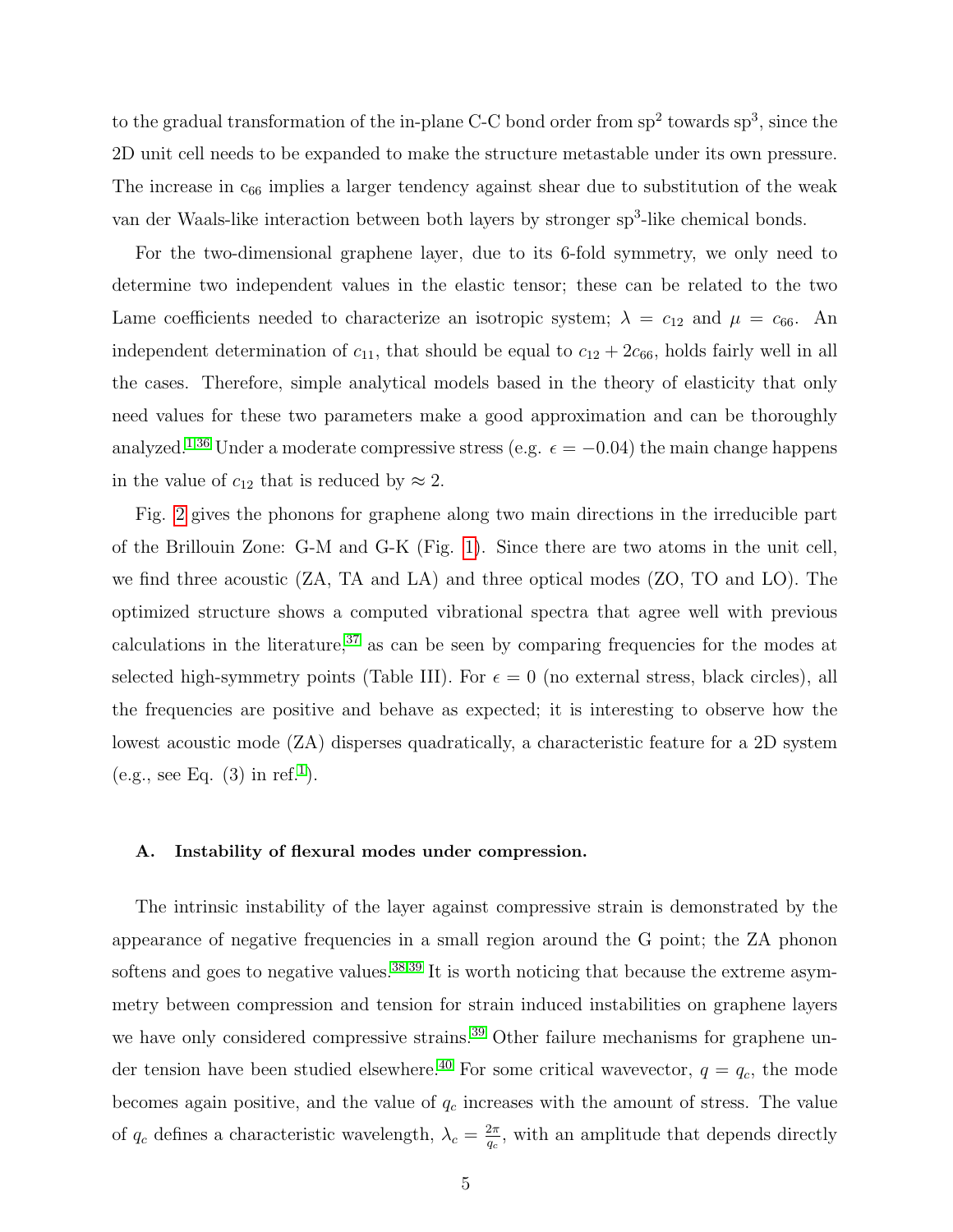on the strain. This lowering of the frequency of the ZA modes under compression is consis-tent with the negative Grüneisen coefficients reported in the literature.<sup>[1,](#page-8-0)[12](#page-8-11)[,41](#page-9-18)[,42](#page-9-19)</sup> A fit to the results in Fig. [2](#page-13-0) gives  $\omega_{\vec{\mathbf{q}}}^2(\text{THz}^2) \approx -25 |\vec{\mathbf{q}}|^2 + 112 |\vec{\mathbf{q}}|^4$  for  $\epsilon = 0.02$  and  $|\vec{\mathbf{q}}|$  in  $\AA^{-1}$  (valid near the center of the Brillouin Zone). For a -2% strain the corresponding 2D stress tensor is  $\sigma = \sigma_{xx} = \sigma_{yy} = 0.6 \text{ eV}/\text{\AA}^2$ ,  $q_c \approx 0.35 \text{ Å}^{-1}$ , and  $\lambda_c \approx 12 \text{ Å}$ . Other relevant feature under stress observed in Fig. [2](#page-13-0) is the hardening of LO and TO modes by  $\approx 20\%$  for  $\epsilon = -0.04$ . These modes correspond to displacements inside the plane of the layer, play an important role in the dissipation of energy after the absorption of electromagnetic radiation, $43,44$  $43,44$  and are strictly degenerate at the G point.

Note, finally, that the softening of the ZA and ZO modes under strain, shown in Fig. [2](#page-13-0) will enhance the intrinsic spin-orbit coupling of graphene.<sup>[45](#page-10-0)</sup>

### III. CORRUGATIONS UNDER STRESS.

### A. Flexural modes

We address the question of deformations related to the intrinsic instability brought by the flexural AZ mode. Under compressive strain, the negative region of frequencies near the G point indicate the existence of an energetically favorable deformation for the system. Therefore, we essay a cosine-like perturbation with a wavelength corresponding to  $q_c$  on a rectangular  $8 \times 2$  supercell under a range of strains from  $-2\%$  to  $-5\%$ . These strains are large enough for the wavelength determined by the  $8 \times 2$  supercell. It has been previously shown by Zhang and Liu<sup>[39](#page-9-16)</sup> that wavelengths of periodic undulations scale inversely with the square root of strain, setting a minimum value for a given wavelength that it is  $\langle 1 \rangle$  for the 8  $\times$  2, therefore compatible with the values we use here. For  $\epsilon = -3\%$ , the soft mode displayed in Fig. [3](#page-14-0) allows the system to gain  $-26$  meV with a maximum amplitude of  $c_M$  =  $\max(z_i) - \min(z_j) = 2.03$  Å, and an averaged corrugation of  $\bar{c} = \frac{1}{N}$  $\frac{1}{N} \sum_{i=1,N} |\overline{z} - z_i| = 0.66 \text{ Å}.$ Larger stresses drives the non-linear behavior of the system, for  $\epsilon = 5\%$  we find an energy gain of  $-3059$  meV and  $c_M = 2.81$ ,  $\bar{c} = 0.92$  Å. It is interesting to notice that the density of states at the Fermi level (e.g., the Tersoff-Haman STM image) for such a long-range rippling of graphene is symmetric with respect to the two sublattices, as can be seen in Fig. [3,](#page-14-0) where the density of states has been drawn on each C atom for  $V = 1$  V. Corrugations of this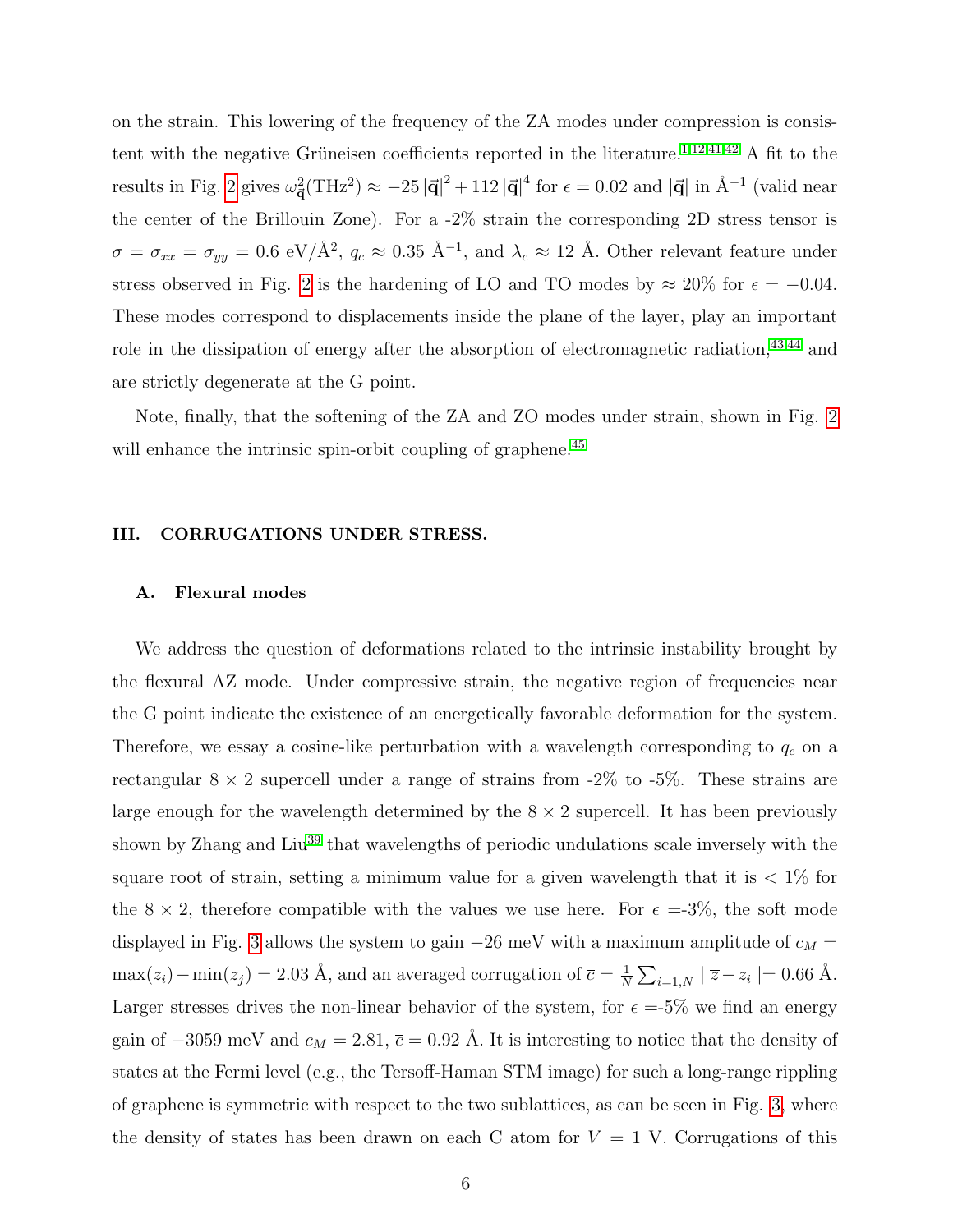kind are expected to evolve smoothly into long wavelength deformations in larger unit cells, unlike the case for thermal or defect induced corrugations we study below.

#### B. Thermal fluctuations and light impurity adsorption.

To quantitatively compare corrugations on graphene layers originated from other effects, we investigate the effect of thermal fluctuations ( $T \neq 0$  K). The relationship between stresses originated in free finite edges and thermal fluctuations has already been reported in the literature.<sup>[46](#page-10-1)</sup>. In our simulations, based in periodic models, stresses due to free edges do not naturally occur, but it is interesting to notice how our uniform compressive strain of −0.05 yields results comparable to those simulations. To introduce a finite temperature in our simulations we use ab-initio molecular dynamics to follow the trajectories of carbon atoms in a  $4 \times 4$  unit cell in equilibrium with a Nose-Hoover thermostat at  $T = 300$  K. Starting out from an equilibrium distribution the graphene layer is allowed to evolve in the canonical ensemble for  $\tau_0 = 1$  ps using a  $\Delta t = 0.5$  fs step to integrate the equations of motion. As before, the same two statistical indicators,  $\bar{c}$  and  $c_M$ , are computed averaging over all the configurations reached inside the time interval  $\tau_0$  (the shape of the layer at a time chosen at random,  $t = 260$  fs, is shown in the upper panel of Fig. [4\)](#page-15-0). Table III shows values for three strains on the unit cell:  $\epsilon = 0, -0.03,$  and  $-0.05$ . The last two strains correspond to stresses of  $\sigma_{xx} = \sigma_{yy} = -0.94 \text{ eV}/\text{\AA}^2$ , and  $-1.69 \text{ eV}/\text{\AA}^2$  respectively. The case  $\epsilon = 0$  allows a double check by comparing with the experimental Debye-Waller factor determined from low-energy electron diffraction on graphite  $(0001):^{47}$  $(0001):^{47}$  $(0001):^{47}$  0.053 Å to be compared with a value of 0.069 Å as derived from the simulation. Even for the small strain values considered here, it is clear the non-linear growth of corrugations vs the external strain.

#### C. Adsorption of a light impurity.

A further source for corrugations at the atomic level is the presence of defects. For the sake of simplicity, we consider the adsorption of a light element (hydrogen atom), which is known to originate a static distortion in the lattice that depends on the coverage,  $\theta$ , and extends as a long-range elastic perturbation.<sup>[27](#page-9-4)</sup> For  $\theta = \frac{1}{16}$ , a value where the interaction between periodic images of the adsorbate is already low and can be representative of the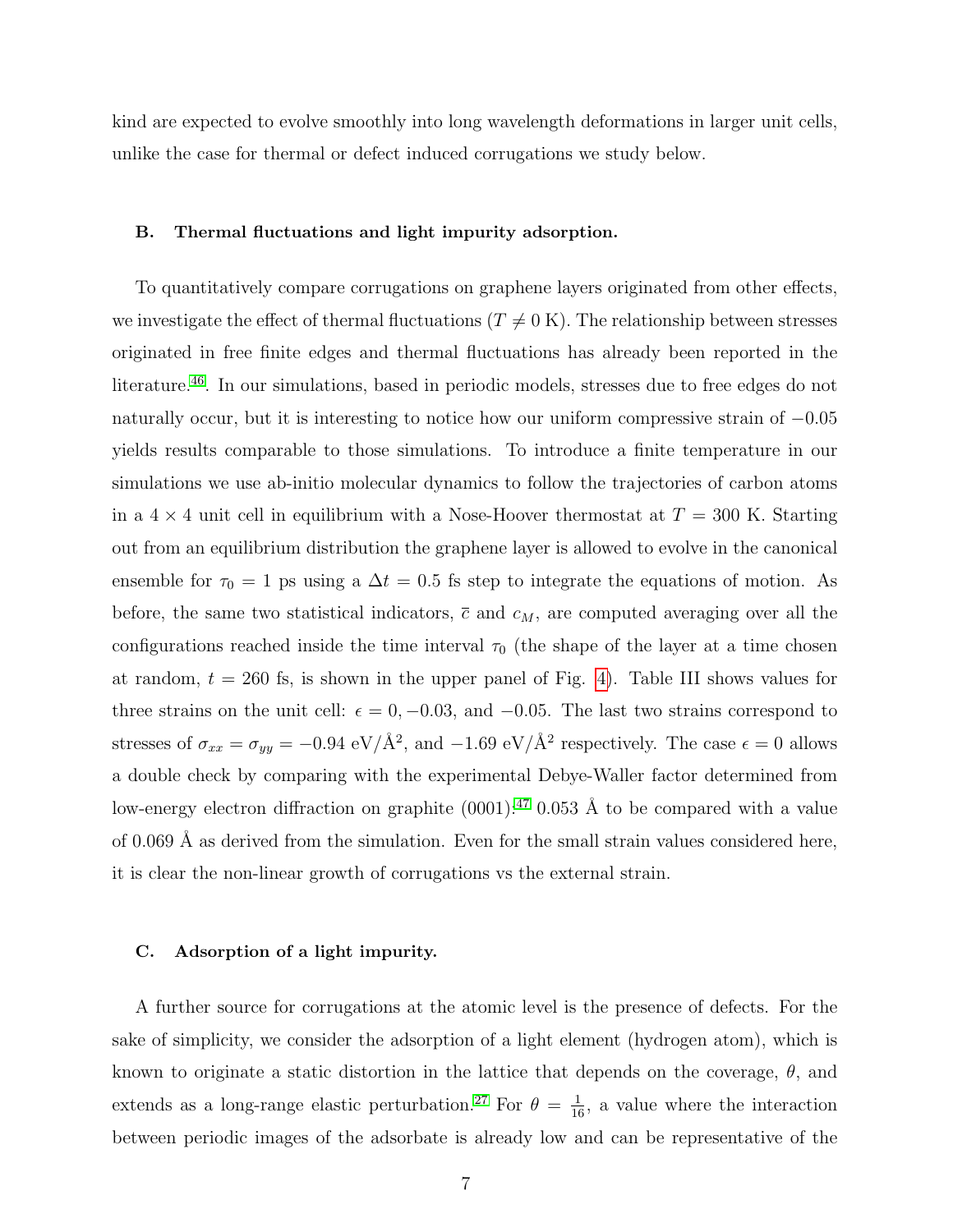behavior for the isolated impurity, both the averaged and the maximum corrugation take values fairly similar to the ones obtained by heating the layer to  $T = 300$  K, except perhaps for the value of  $c_M$ , that systematically takes lower values for the thermal case (Table III). The corrugations studied here lead to partial  $sp^3$  hybridization of the carbon orbitals, enhancing the spin-orbit coupling.[48](#page-10-3)

# IV. CONCLUSIONS.

We find that averaged atomic corrugations of  $\approx 0.05 \text{ Å}$ , and maximum corrugation values of  $\approx$  0.5 Å are easily obtained under realistic conditions of cleanness and temperature on graphene layers. Corrugations due to thermal vibrations of atoms at room temperature make a similar effect to the adsorption of a light atom (H) with a moderately small coverage  $(\theta = 1/16)$ . An external compressive stress increases corrugations in a non-linear way. Due to the flexural mode, the graphene layer becomes intrinsically unstable and shows a value for the maximum corrugation under compressive stress three or four times larger than values attained at  $T \leq 300$  K or because the adsorption of impurities. Upon a 4% contraction, the LO and TO modes increase their frequencies by about 20 %; while the main elastic constant affected is  $c_{12}$ , that is approximately halved.<sup>[49,](#page-10-4)[50](#page-10-5)</sup> On the other hand, the frequencies of the ZA and ZO modes are reduced. These modes induce an effective  $sp^3$  coordination in the lattice, and their softening under strain leads to an enhancement of the intrinsic spin-orbit coupling<sup>[48](#page-10-3)</sup>, opening a way to observe topological insulator features in graphene.<sup>[51](#page-10-6)</sup> Finally, these simulations have been useful to obtain the elastic constants needed to construct an analytical model of free standing membranes based in elasticity theory.[1](#page-8-0) Such a simple analytical model yields negative Grüneisen parameters related to the bending modes, and a simple explanation for the negative thermal expansion coefficient of graphene.

## V. ACKNOWLEDGMENTS.

This work has been financed by the MICINN, Spain, (MAT2011-26534, FIS2008-00124, FIS2011-23713, CONSOLIDER CSD2007- 00010), and ERC, grant 290846. MIK acknowledges financial support from FOM, the Netherlands. Computing resources provided by the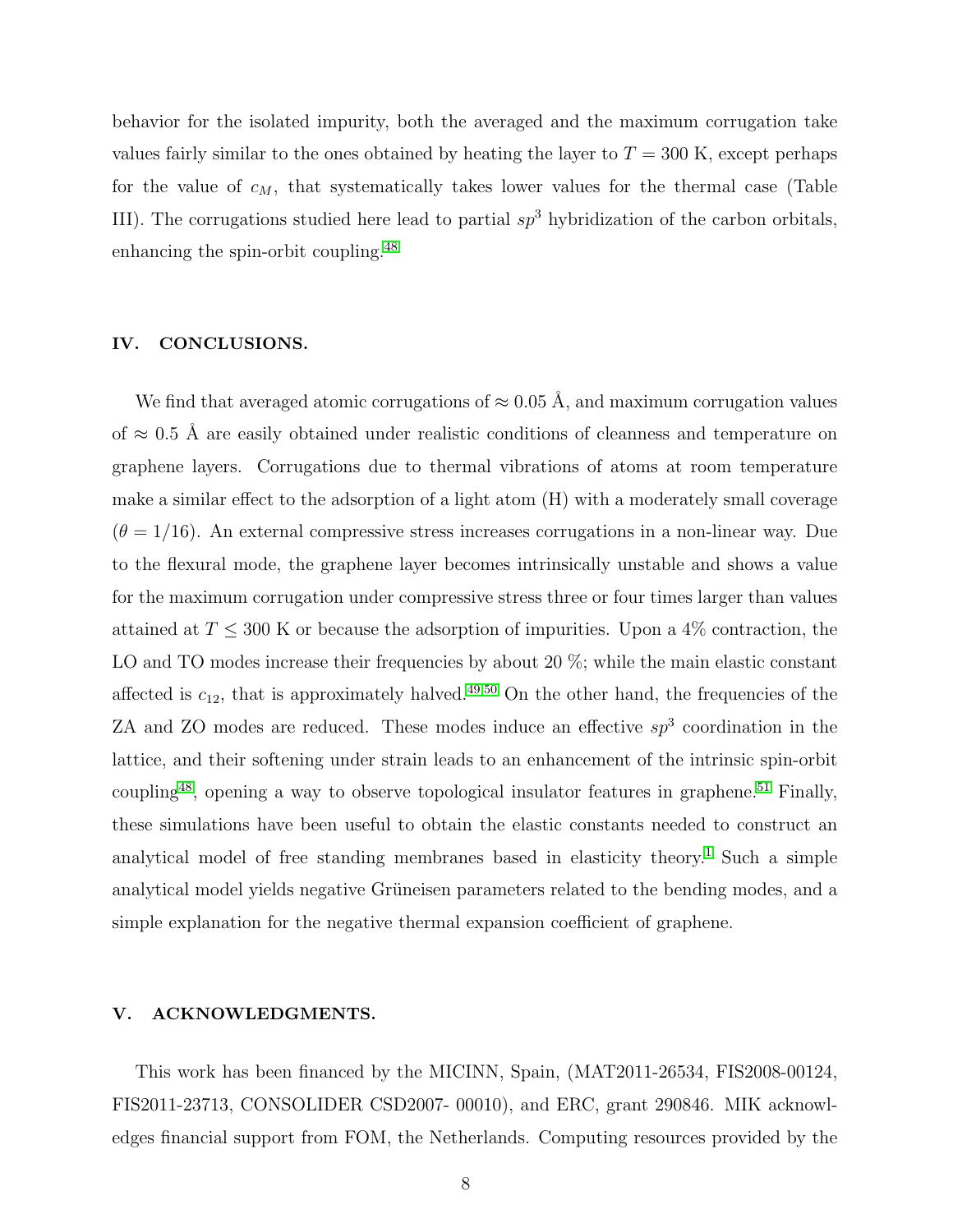CTI-CSIC are gratefully acknowledged.

- <span id="page-8-0"></span><sup>1</sup> P. L. de Andres, F. Guinea, and M. I. Katsnelson, Phys. Rev. B  $86$ [, 144103 \(2012\).](http://dx.doi.org/10.1103/PhysRevB.86.144103)
- <span id="page-8-1"></span><sup>2</sup> A. H. Castro Neto, F. Guinea, N. M. R. Peres, K. S. Novoselov, and A. K. Geim, [Rev. Mod.](http://dx.doi.org/ 10.1103/RevModPhys.81.109) Phys. 81[, 109 \(2009\).](http://dx.doi.org/ 10.1103/RevModPhys.81.109)
- <span id="page-8-2"></span><sup>3</sup> C. Lee, X. Wei, J. W. Kysar, and J. Hone, Science 321[, 385 \(2008\).](http://dx.doi.org/ 10.1126/science.1157996)
- <span id="page-8-3"></span><sup>4</sup> P. L. de Andres, R. Ramirez, and J. A. Verges, Phys. Rev. B  $77$ [, 045403 \(2008\).](http://dx.doi.org/10.1103/PhysRevB.77.045403)
- <span id="page-8-4"></span> $5$  N. Abedpour, R. Asgari, and F. Guinea, Phys. Rev. B 84[, 115437 \(2011\).](http://dx.doi.org/10.1103/PhysRevB.84.115437)
- <span id="page-8-5"></span><sup>6</sup> C. Si, W. Duan, Z. Liu, and F. Liu,  $(2012)$ , [arxiv.org/1210.8373.](http://arxiv.org/abs/arxiv.org/1210.8373)
- <span id="page-8-6"></span><sup>7</sup> A. Fasolino, J. H. Los, and M. I. Katsnelson, [Nature Materials](http://dx.doi.org/10.1038/nmat2011) 6, 858 (2007).
- <span id="page-8-8"></span><span id="page-8-7"></span> $8$  P. San-Jose, J. González, and F. Guinea, [Phys. Rev. Lett.](http://dx.doi.org/10.1103/PhysRevLett.106.045502) 106, 045502 (2011).
- $9\,$  W. Bao, F. Miao, Z. Chen, H. Zhang, W. Jang, C. Dames, and C. Lau, [Nat. Nano](http://dx.doi.org/10.1038/nnano.2009.191) 4, 562 [\(2009\).](http://dx.doi.org/10.1038/nnano.2009.191)
- <span id="page-8-9"></span><sup>10</sup> T. Mashoff, M. Pratzer, V. Geringer, T. J. Echtermeyer, M. C. Lemme, M. Liebmann, and M. Morgenstern, [Nano Letters](http://dx.doi.org/ 10.1021/nl903133w) 10, 461 (2010).
- <span id="page-8-10"></span><sup>11</sup> M. I. Katsnelson, *Graphene: Carbon in Two Dimensions* (Cambridge University Press, Cambridge, 2012).
- <span id="page-8-11"></span><sup>12</sup> N. Mounet and N. Marzari, Phys. Rev. B **71**[, 205214 \(2005\).](http://dx.doi.org/10.1103/PhysRevB.71.205214)
- <span id="page-8-12"></span><sup>13</sup> K. V. Zakharchenko, M. I. Katsnelson, and A. Fasolino, [Phys. Rev. Lett.](http://dx.doi.org/10.1103/PhysRevLett.102.046808) 102, 046808 (2009).
- <span id="page-8-13"></span><sup>14</sup> L. D. Landau and E. M. Lifshitz, *Statistical Mechanics – vol. I* (Pergamon Press, Oxford, 1976).
- <sup>15</sup> D. R. Nelson and L. Peliti, J. Phys. France **48**, 1085 (1987).
- <sup>16</sup> J. A. Aronovitz and T. C. Lubensky, [Phys. Rev. Lett.](http://dx.doi.org/10.1103/PhysRevLett.60.2634) 60, 2634 (1988).
- <span id="page-8-14"></span><sup>17</sup> P. Le Doussal and L. Radzihovsky, [Phys. Rev. Lett.](http://dx.doi.org/10.1103/PhysRevLett.69.1209) **69**, 1209 (1992).
- <span id="page-8-15"></span><sup>18</sup> D. W. Boukhvalov, M. I. Katsnelson, and A. I. Lichtenstein, Phys. Rev. B 77, 035427 (2008).
- <span id="page-8-16"></span><sup>19</sup> S. Viola Kusminskiy, D. K. Campbell, A. H. Castro Neto, and F. Guinea, [Phys. Rev. B](http://dx.doi.org/10.1103/PhysRevB.83.165405) 83, [165405 \(2011\).](http://dx.doi.org/10.1103/PhysRevB.83.165405)
- <span id="page-8-17"></span> $20$  P. Hohenberg and W. Kohn, Phys. Rev. 136[, B864 \(1964\).](http://dx.doi.org/10.1103/PhysRev.136.B864)
- <span id="page-8-18"></span><sup>21</sup> W. Kohn and L. J. Sham, Phys. Rev. 140[, A1133 \(1965\).](http://dx.doi.org/10.1103/PhysRev.140.A1133)
- <span id="page-8-19"></span><sup>22</sup> D. Sánchez-Portal, E. Artacho, J. M. Soler, A. Rubio, and P. Ordejón, [Phys. Rev. B](http://dx.doi.org/ 10.1103/PhysRevB.59.12678) 59, 12678 [\(1999\).](http://dx.doi.org/ 10.1103/PhysRevB.59.12678)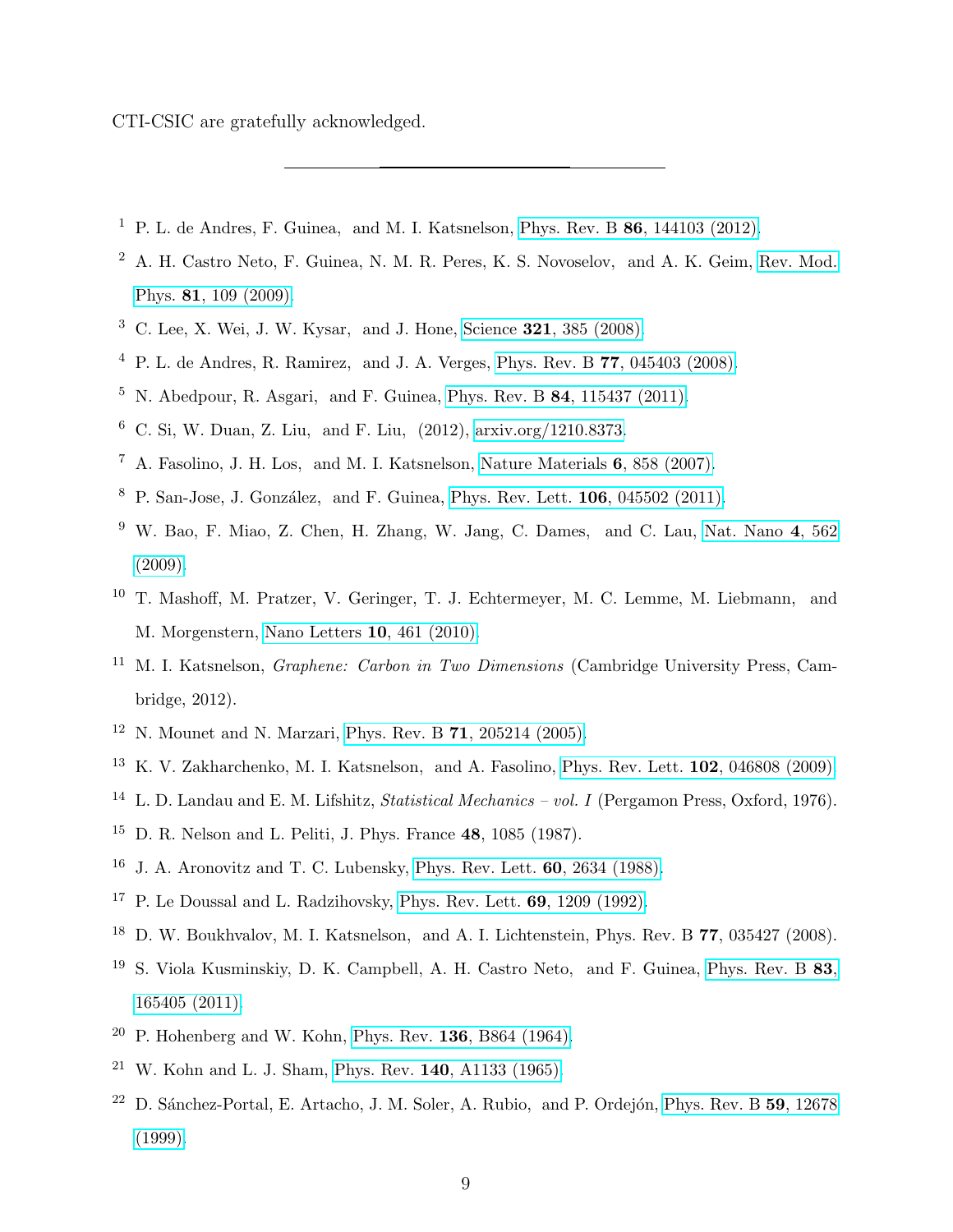- <span id="page-9-0"></span> $23$  Y.-W. Son, M. L. Cohen, and S. G. Louie, [Phys. Rev. Lett.](http://dx.doi.org/10.1103/PhysRevLett.97.216803) **97**, 216803 (2006).
- <span id="page-9-1"></span><sup>24</sup> M.-H. Lee, (1996), ph.D. Thesis, The University of Cambridge, Cambridge (UK).
- <span id="page-9-3"></span><span id="page-9-2"></span> $25$  J. S. Lin, A. Qteish, M. C. Payne, and V. Heine, [Phys. Rev. B](http://dx.doi.org/10.1103/PhysRevB.47.4174) 47, 4174 (1993).
- <span id="page-9-4"></span> $26$  D. M. Ceperley and B. J. Alder, [Phys. Rev. Lett.](http://dx.doi.org/10.1103/PhysRevLett.45.566) 45, 566 (1980).
- $27$  P. L. de Andres and J. A. Verges, [Appl. Phys. Lett.](http://dx.doi.org/10.1063/1.3010740) **93**, 171915 (2008).
- <span id="page-9-5"></span><sup>28</sup> S. Clark, M. D. Segall, C. Pickard, P. Hasnip, M. J. Probert, K. Refson, and M. C. Payne, Z. fuer Kristallographie 220, 567 (2005).
- <span id="page-9-6"></span><sup>29</sup> (2012), (Materials Studio – CASTEP 6.0); [http://www.accelrys.com.](http://www.accelrys.com)
- <span id="page-9-7"></span><sup>30</sup> V. B. Deyirmenjian, V. Heine, M. C. Payne, V. Milman, R. M. Lynden-Bell, and M. W. Finnis, Phys. Rev. B 52[, 15191 \(1995\).](http://dx.doi.org/ 10.1103/PhysRevB.52.15191)
- <span id="page-9-8"></span><sup>31</sup> S. Baroni, S. de Gironcoli, A. Dal Corso, and P. Giannozzi, [Rev. Mod. Phys.](http://dx.doi.org/10.1103/RevModPhys.73.515) 73, 515 (2001).
- <span id="page-9-9"></span><sup>32</sup> O. L. Blakslee, D. G. Proctor, E. J. Seldin, G. B. Spence, and T. Weng, [Journal of Applied](http://dx.doi.org/ 10.1063/1.1659428) Physics 41[, 3373 \(1970\).](http://dx.doi.org/ 10.1063/1.1659428)
- <span id="page-9-10"></span><sup>33</sup> A. Bosak, M. Krisch, M. Mohr, J. Maultzsch, and C. Thomsen, [Phys. Rev. B](http://dx.doi.org/ 10.1103/PhysRevB.75.153408) 75, 153408 [\(2007\).](http://dx.doi.org/ 10.1103/PhysRevB.75.153408)
- <span id="page-9-11"></span><sup>34</sup> G. Savini, Y. Dappe, S. Öerg, J.-C. Charlier, M. Katsnelson, and A. Fasolino, [Carbon](http://dx.doi.org/ 10.1016/j.carbon.2010.08.042) 49, 62 [\(2011\).](http://dx.doi.org/ 10.1016/j.carbon.2010.08.042)
- <span id="page-9-12"></span> $35$  K. H. Michel and B. Verberck, Phys. Rev. B 78[, 085424 \(2008\).](http://dx.doi.org/10.1103/PhysRevB.78.085424)
- <span id="page-9-13"></span><sup>36</sup> L. D. Landau and E. M. Lifshitz, Theory of Elasticity (Pergamon Press, Oxford, 1976).
- <span id="page-9-14"></span><sup>37</sup> R. Saito, G. Dresselhaus, and S. Dresselhaus, *[Physical Properties of Carbon Nanotubes](http://books.google.es/books?id=w5oHCWhA2EQC)* (Imperial College Press, London, 1998).
- <span id="page-9-15"></span><sup>38</sup> F. Liu, P. Ming, and J. Li, Phys. Rev. B 76[, 064120 \(2007\).](http://dx.doi.org/ 10.1103/PhysRevB.76.064120)
- <span id="page-9-16"></span> $39$  Y. Zhang and F. Liu, [Applied Physics Letters](http://dx.doi.org/10.1063/1.3666856) 99, 241908 (2011).
- <span id="page-9-18"></span><span id="page-9-17"></span> $40\,$  C. A. Marianetti and H. G. Yevick, [Phys. Rev. Lett.](http://dx.doi.org/10.1103/PhysRevLett.105.245502) **105**, 245502 (2010).
- <sup>41</sup> L. J. Karssemeijer and A. Fasolino, Surface Sci. 605, 1611 (2011).
- <span id="page-9-19"></span><sup>42</sup> M. Pozzo, D. Alfè, P. Lacovig, P. Hofmann, S. Lizzit, and A. Baraldi, [Phys. Rev. Lett.](http://dx.doi.org/ 10.1103/PhysRevLett.106.135501) 106, [135501 \(2011\).](http://dx.doi.org/ 10.1103/PhysRevLett.106.135501)
- <span id="page-9-20"></span><sup>43</sup> J. H. Strait, H. Wang, S. Shivaraman, V. Shields, M. Spencer, and F. Rana, Nano Lett. 11, 4902 (2011).
- <span id="page-9-21"></span><sup>44</sup> N. M. Gabor, J. C. W. Song, Q. Ma, N. L. Nair, T. Taychatanapat, K. Watanabe, T. Taniguchi, L. S. Levitov, and P. Jarillo-Herrero, Science 334, 648 (2011).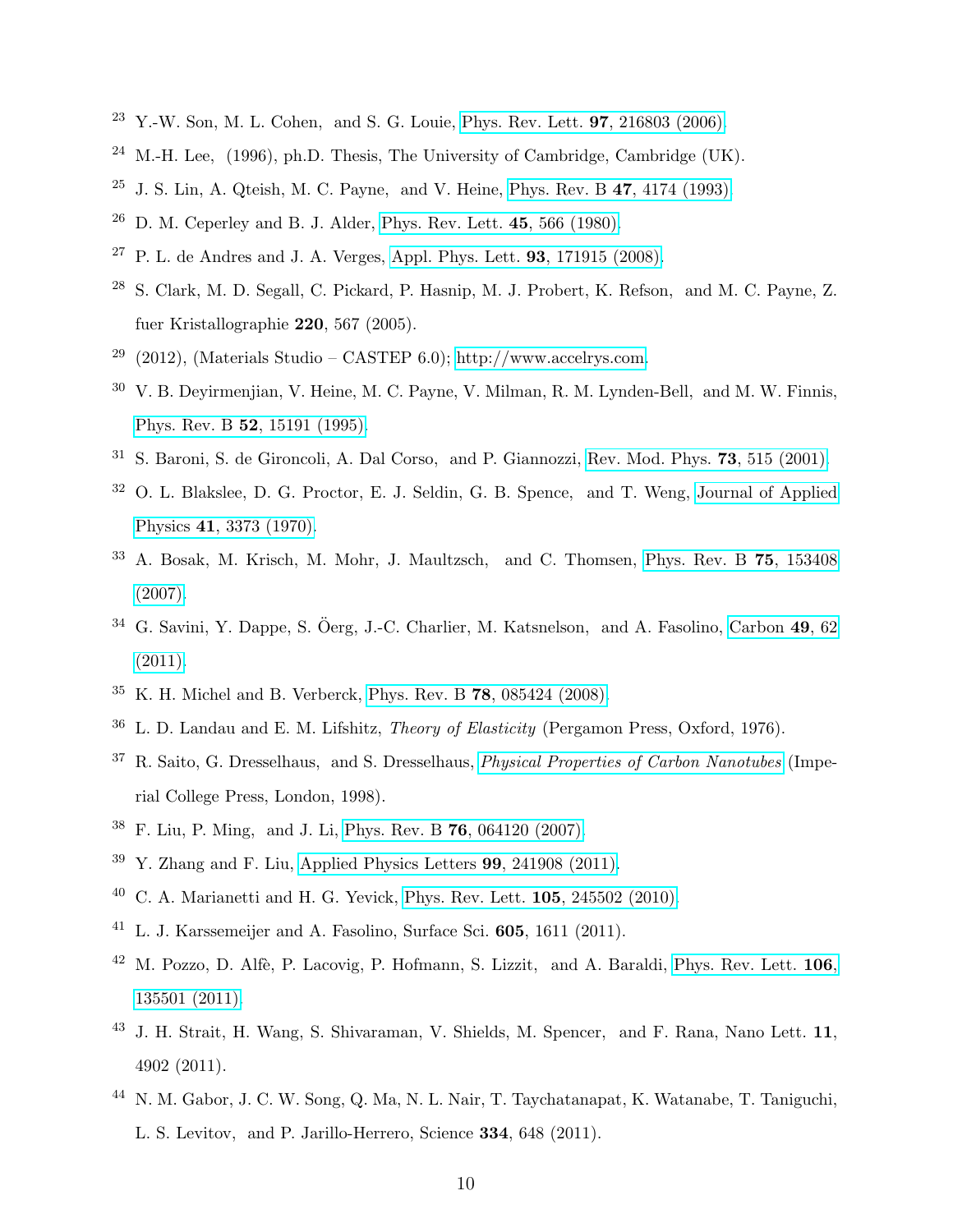- <span id="page-10-0"></span>H. Ochoa, V. I. Falko, A. H. Castro Neto, and F. Guinea, (2012), [arXiv:1206.4896.](http://arxiv.org/abs/arXiv:1206.4896)
- <span id="page-10-1"></span> B. Huang, M. Liu, N. Su, J. Wu, W. Duan, B.-l. Gu, and F. Liu, [Phys. Rev. Lett.](http://dx.doi.org/10.1103/PhysRevLett.102.166404) 102, 166404 [\(2009\).](http://dx.doi.org/10.1103/PhysRevLett.102.166404)
- <span id="page-10-2"></span>N. J. Wu and A. Ignatiev, [Phys. Rev. B](http://dx.doi.org/10.1103/PhysRevB.25.2983) 25, 2983 (1982).
- <span id="page-10-3"></span>A. H. Castro Neto and F. Guinea, [Phys. Rev. Lett.](http://dx.doi.org/10.1103/PhysRevLett.103.026804) 103, 026804 (2009).
- <span id="page-10-4"></span><sup>49</sup> A. Politano, A. R. Marino, and G. Chiarello, [Journal of Physics: Condensed Matter](http://stacks.iop.org/0953-8984/24/i=10/a=104025) 24, 104025 [\(2012\).](http://stacks.iop.org/0953-8984/24/i=10/a=104025)
- <span id="page-10-5"></span>E. Cadelano and L. Colombo, Phys. Rev. B 85[, 245434 \(2012\).](http://dx.doi.org/10.1103/PhysRevB.85.245434)
- <span id="page-10-6"></span>C. L. Kane and E. J. Mele, [Phys. Rev. Lett.](http://dx.doi.org/10.1103/PhysRevLett.95.226801) 95, 226801 (2005).
- <span id="page-10-7"></span>A. A. Ahmadieh and H. A. Rafizadeh, [Phys. Rev. B](http://dx.doi.org/10.1103/PhysRevB.7.4527) 7, 4527 (1973).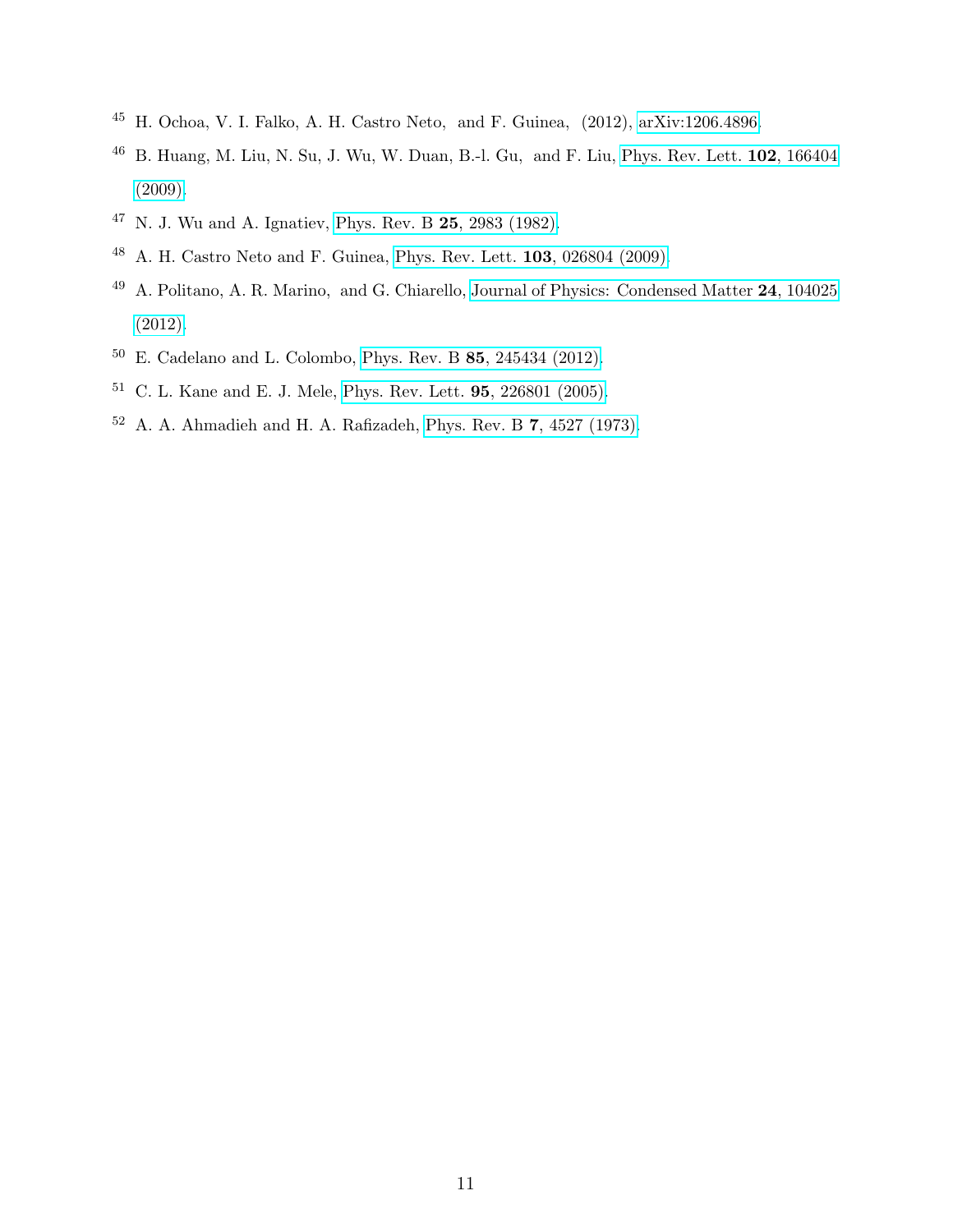|                   | $c_{11}$                                                  | $c_{12}$ | $c_{13}$ | $c_{33}$             | $c_{44}$ |
|-------------------|-----------------------------------------------------------|----------|----------|----------------------|----------|
| EXP <sup>33</sup> | $1109 \pm 16$ $139 \pm 36$ $0 \pm 3$                      |          |          | $39 \pm 7$ $5 \pm 3$ |          |
| EXP <sup>32</sup> | $1060 \pm 20$ $180 \pm 20$ $1.5 \pm 0.5$ $37 \pm 1$ $0.3$ |          |          |                      |          |
| REF <sup>34</sup> | 1109                                                      | 175      | $-2.5$   | 29                   | 4.5      |
| THIS WORK 1069    |                                                           | 204      | $-2.8$   | 32                   |          |

TABLE I. Comparison of ab-initio elastic constants (GPa) computed for graphite with experimental values determined on single crystals by inelastic x-ray scattering<sup>[33](#page-9-10)</sup>, on highly oriented pyrolitic graphite<sup>[32](#page-9-9)</sup>, and independent theoretical calculations<sup>[34](#page-9-11)</sup>.

| $c_{ij}$ |  |                             |                          | $I$ AB AA AA' BULK EXP   |    |
|----------|--|-----------------------------|--------------------------|--------------------------|----|
|          |  |                             |                          | $c_{11}$  23 22 22 11 22 | 22 |
| $c_{12}$ |  |                             | $4\quad 4\quad 4\quad 4$ | $\overline{4}$           | 4  |
| $c_{66}$ |  | $9 \quad 9 \quad 9 \quad 3$ |                          | -9                       | -9 |
| $c_{33}$ |  |                             |                          | $0.25 \quad 0.28$        |    |
| $c_{44}$ |  |                             |                          | $0.01 \quad 0.03$        |    |
| $c_{13}$ |  |                             |                          | $-0.1$ 0.1               |    |

TABLE II. Elastic constants ( $eV/Ang^2$ ) normalized to the carbon mass in the  $1 \times 1$  graphene unit cell. Results are given for (I) a single graphene layer, (AB) bilayer with Bernal stacking, (AA) bilayer with direct stacking,  $(AA^{\prime})$  meta-estable bilayer at short distances<sup>[4](#page-8-3)</sup>,  $(BULK)$  graphite, and experimental values for graphite (EXP<sup>[52](#page-10-7)</sup>). DFT calculations have been performed using LDA and norm-conserving pseudopotentials as explained in the text. No attempt to compute elastic constants involving strains in the z-direction has been made for super-cells with a vacuum separator.

|                                                     | $ G $ M |  |  |  |  |  |
|-----------------------------------------------------|---------|--|--|--|--|--|
| Saito et al. 37 49 27 47 43 39 24 20 14 45 39 32 18 |         |  |  |  |  |  |
| This work 48 27 44 41 40 20 19 14 42 37 31 16       |         |  |  |  |  |  |

TABLE III. Comparison of selected phonon frequencies (THz) at high-symmetry points in the Brillouin zone.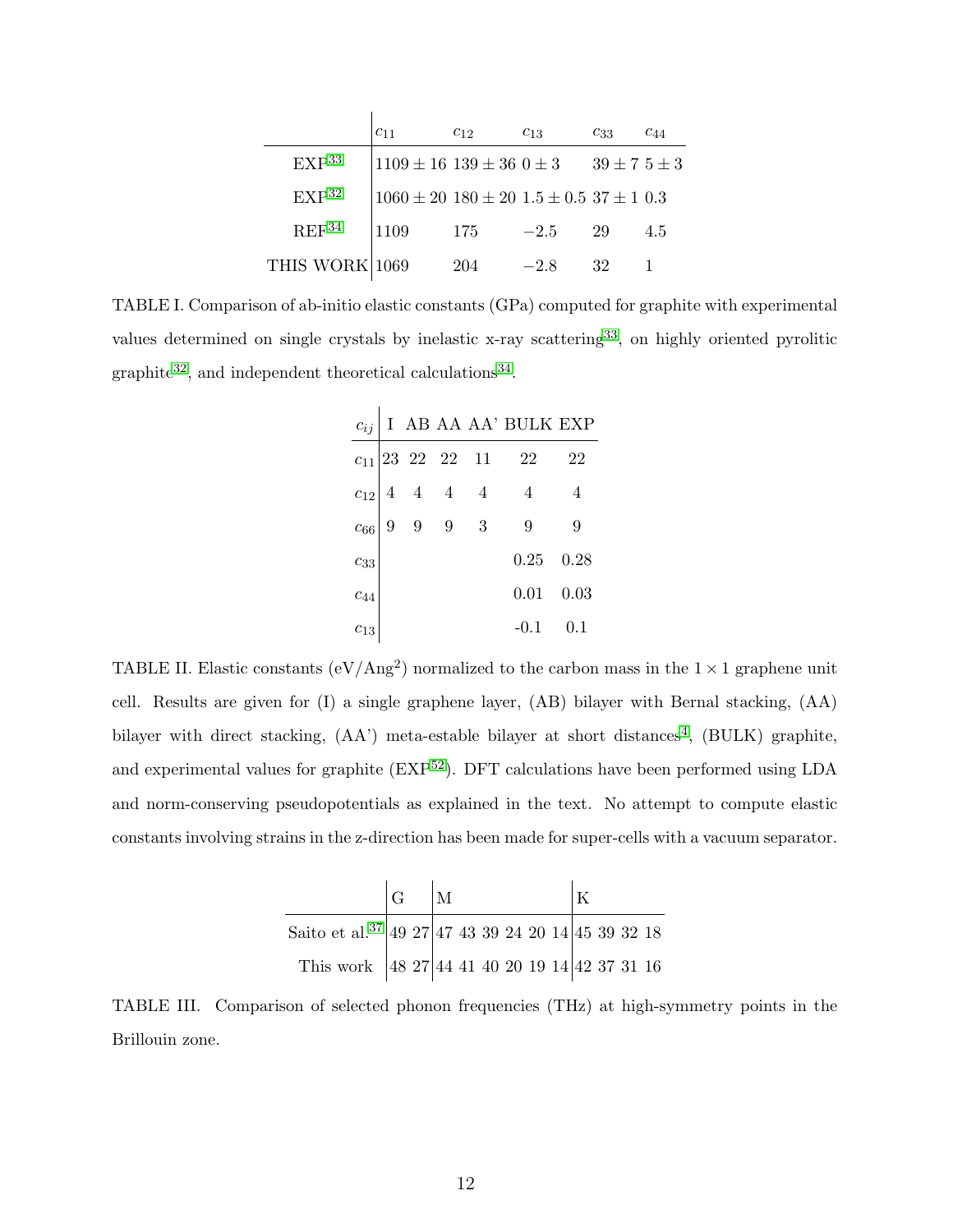|                                                       |                                                        |  |                                                 | $\epsilon = 0.00$ $\epsilon = -0.03$ $\epsilon = -0.05$ |  |  |       |
|-------------------------------------------------------|--------------------------------------------------------|--|-------------------------------------------------|---------------------------------------------------------|--|--|-------|
| <b>CASE</b>                                           | $n \times n$ $\bar{c}$ $c_M$ $\bar{c}$ $c_M$ $\bar{c}$ |  |                                                 |                                                         |  |  | $c_M$ |
| $T=300$ K                                             | $4x4$  0.069 0.572  0.153 1.280  0.309 2.349           |  |                                                 |                                                         |  |  |       |
| ΙH                                                    |                                                        |  | $4x4$   0.041 0.432   0.168 1.061   0.310 1.580 |                                                         |  |  |       |
| PHONON ZA 8x2  0.000 0.000  0.662 2.034   0.917 2.807 |                                                        |  |                                                 |                                                         |  |  |       |

TABLE IV. Average,  $\bar{c}$  (Å), and maximum,  $c_M$  (Å), corrugations in a graphene layer subject to an external thermal bath  $(T = 300 \text{ K})$ , the adsorption of a light atom (H), or related to the intrinsic instability due to its 2D character (mode AZ in [2\)](#page-13-0).



<span id="page-12-0"></span>FIG. 1. (Color online) Graphene rhombohedral  $1 \times 1$  unit cell ( $\gamma = 60$ ), and corresponding Brillouin Zone (special points are labelled according to the phonon calculation in Fig. [2\)](#page-13-0).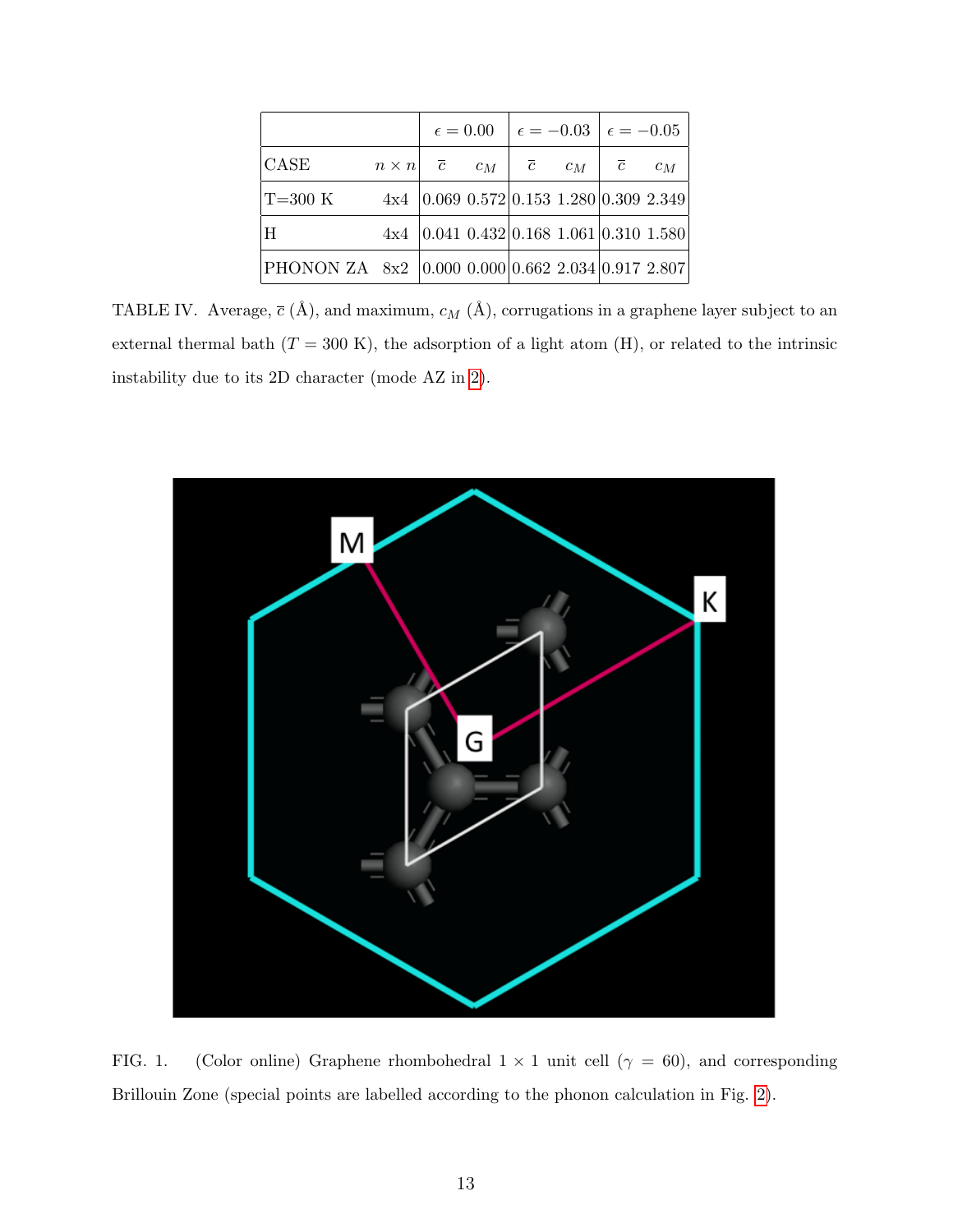

<span id="page-13-0"></span>FIG. 2. (Color online) Phonons for the free-standing graphene layer (THz). Path:  $M(0, \frac{1}{2})$  $\frac{1}{2}, 0) \rightarrow$  $G(0,0,0) \to K(\frac{1}{3})$  $\frac{1}{3}, \frac{2}{3}$  $\frac{2}{3}$ , 0). Black, circles:  $\epsilon = 0$ . Red, stars:  $\epsilon = -0.02$ . Blue, squares:  $\epsilon = -0.04$ .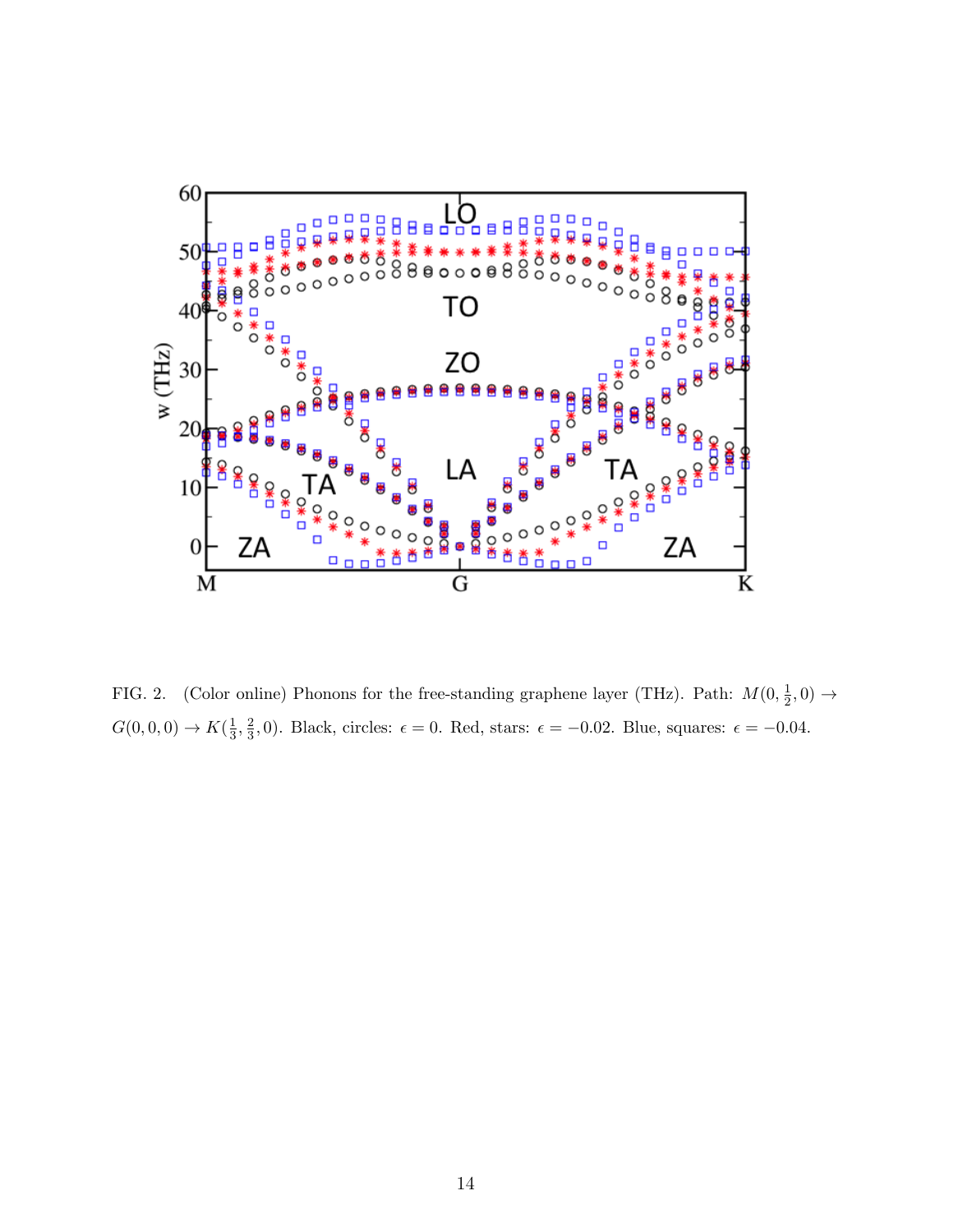

<span id="page-14-0"></span>FIG. 3. (Color online) Long-wavelength deformation related to the AZ mode computed on a 8 × 2 rectangular unit cell ( $\epsilon = -0.03$ ). Average and maximum corrugations are,  $\bar{c} = 0.66$ , and  $c_M = 2.03$  Å, respectively. The density of states at  $E_F + 1$  V over the C atoms is shown (STM image in the Tersoff-Haman approximation).